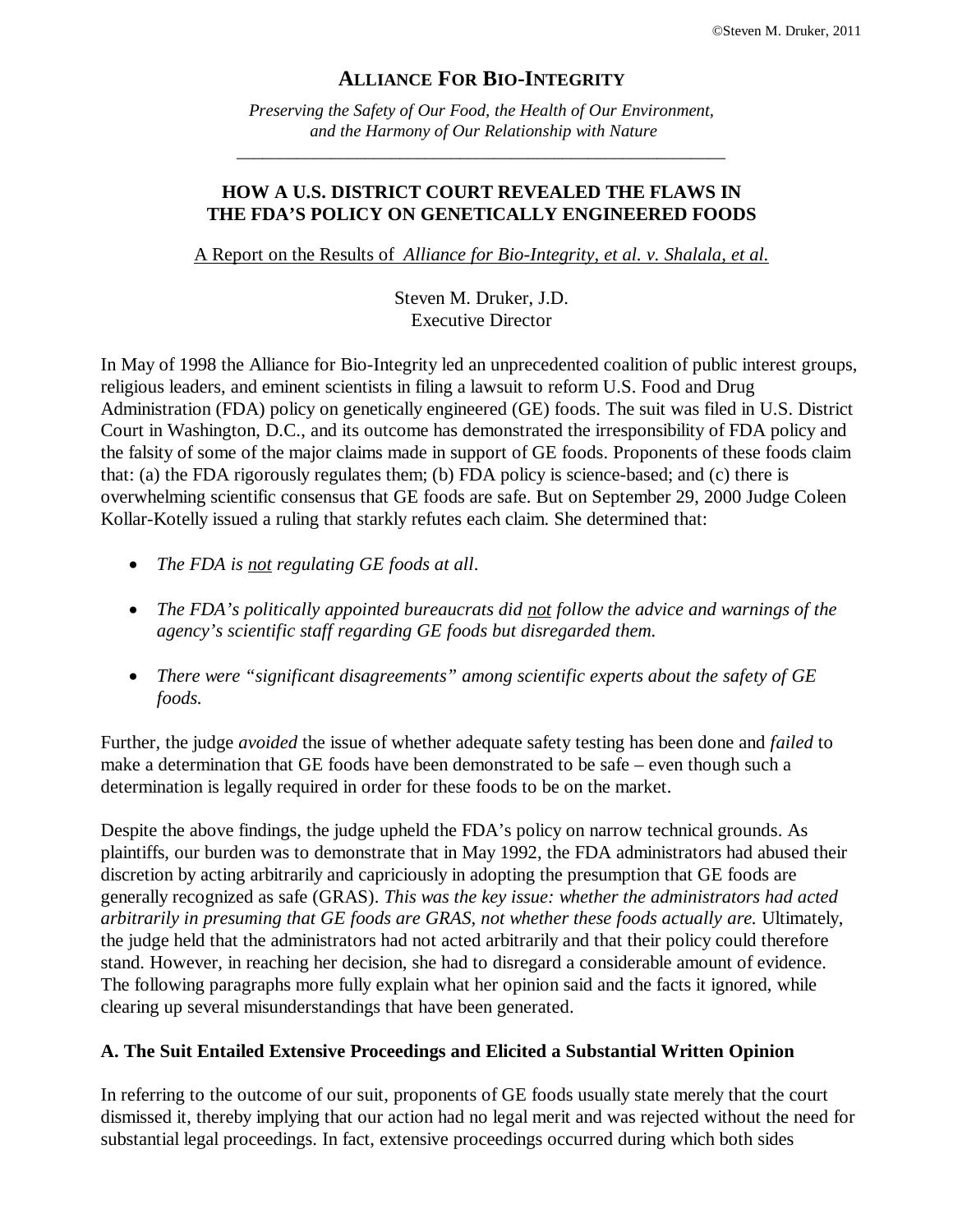submitted a series of three written arguments, after which the court issued its ruling in an elaborate written opinion. By mutual agreement, there was not a trial, because there was no need for one. That's because trials are only used to resolve disputed issues of fact, and in our case the material facts were limited to the contents of the documents in the FDA's files – and were therefore undisputed. The court's judgment was not issued until more than two years after we filed the lawsuit, and only after issuing this judgment did the court then dismiss our suit, which is the standard result in such situations.

## **B. Establishing That the FDA Does Not Regulate GE Foods**

Plaintiffs alleged that FDA violated the National Environmental Protection Act (NEPA) by not performing an Environmental Assessment or preparing an Environmental Impact Statement. In response, the FDA argued its policy is not subject to these requirements because it does *not* regulate GE foods in any manner and is therefore not a significant federal action. The judge agreed with the FDA. She declared that its policy on GE foods is essentially one of "inaction" and does "not impose any … obligations" on the biotech industry.

## **C. Disregarding Evidence of Disagreement Within the Scientific Community**

The FDA claims that GE foods are recognized as safe by an overwhelming consensus among scientists, and this is the sole legal basis on which it has allowed them on the market. The lawsuit refuted this claim by demonstrating there is a substantial conflict among experts. Nine wellcredentialed scientific experts took the unprecedented step of joining the suit as plaintiffs to emphasize their concerns about the hazards of GE foods, and several submitted declarations detailing the scientific grounds for regarding these foods as unreasonably risky.

The judge acknowledged we had introduced many statements from experts explaining that genetic engineering is "inherently risky", and she stated: "Plaintiffs have produced several documents showing significant disagreements among scientific experts." However, she said that because she was specifically reviewing an FDA policy decision of May 1992, she was restricted to consider *only* the information the FDA had before it at that time. She then ruled that based on that information, the FDA administrators had reasonable grounds to presume there was an overwhelming consensus about safety as of May 1992.

This ruling is puzzling in light of the fact we had called the judge's attention to evidence in the FDA files demonstrating that by 1991 the agency clearly knew there was *not* a scientific consensus about the safety of GE foods. One significant piece of evidence is a letter of October 23, 1991 from FDA's biotechnology coordinator to a Canadian health official. In commenting on a document that contained proposed guidelines for assessing the safety of GE foods, the biotech coordinator stated: "As I know you are aware, there are a number of specific issues addressed in the document for which a scientific consensus does not exist currently, especially the need for specific toxicology tests." He added: "I think the question of the potential for some substances to cause allergenic reactions is particularly difficult to predict." (*As an aspect of the lawsuit, the FDA was required to give us copies of all its internal files relating to GE foods; and copies of several key documents are posted on our website* www.biointegrity.org *The letter quoted from is #8 in this set.*)

Surprisingly, the judge's opinion failed to mention this letter. It also failed to properly address the fact that by May 1992 the FDA knew that most of its own experts regarded GE foods as more risky than conventional ones – which in itself shows they are not generally recognized as safe. This point is more fully discussed in the following paragraph.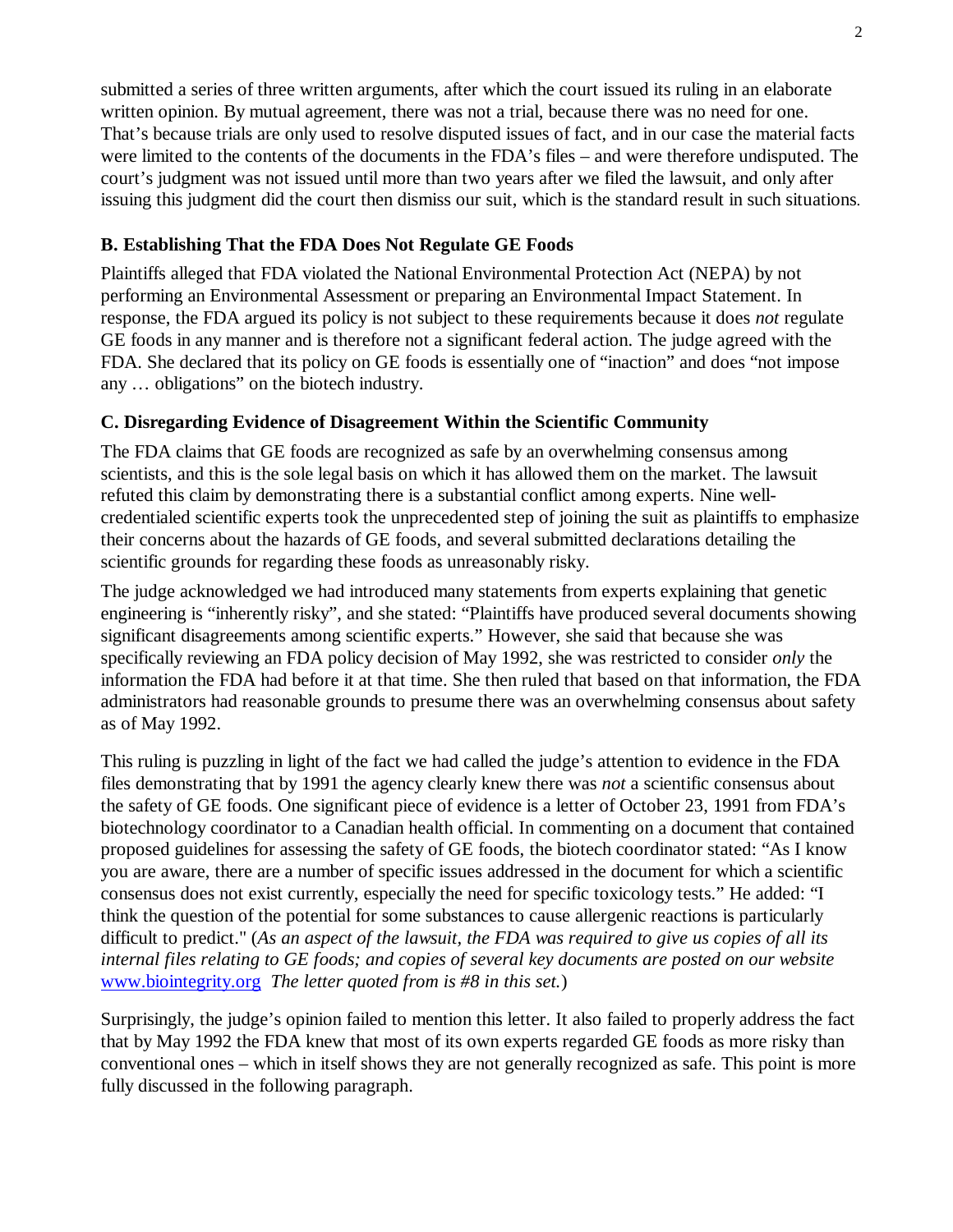# **D. Permitting FDA Administrators To Ignore the Warnings of Their Own Experts – and To Misrepresent the Facts**

Before the FDA issued its policy statement, it had been extensively informed by its own experts that GE foods are inherently risky and cannot be presumed safe. These records clearly show (1) that the predominant opinion of the agency's own scientific experts was that GE foods pose unique health risks and (2) that they repeatedly cautioned their superiors about these risks. The uniformity of opinion within the FDA's scientific staff is attested by the official responsible for monitoring their input, who reported: "The processes of genetic engineering and traditional breeding are different, and according to the technical experts in the agency, they lead to different risks." (*Document #1at* www.biointegrity.org ) Further, during the lawsuit the FDA never cited even one document from any of its scientists supporting its claim that GE foods do not pose additional risks and do not need to be tested.

The judge acknowledged the FDA's files contained statements from its scientists "warning" about unintended harmful side effects and "criticizing" the lack of scientific basis for the FDA's policy. However, she held that the agency's politically appointed administrators were legally entitled to establish policy despite the contrary opinion of their scientific staff. Doing so, she disregarded the fact that the FDA administrators were not merely setting policy but were perpetrating a major misrepresentation of reality: they were alleging there is an overwhelming consensus that GE foods are safe when the overwhelming consensus of their own experts was that such foods entail unique risks.

Moreover, the judge failed to mention another blatant misrepresentation we had brought to her attention. The FDA administrators had not only disregarded the information from their scientists but had even denied they knew of any such thing. In their formal policy statement they claimed: "The agency is not aware of any information showing that foods derived by these new methods differ from other foods in any meaningful or uniform way." The law clearly does not grant federal administrators discretion to intentionally misstate basic facts, and it's remarkable that the judge allowed FDA bureaucrats to do so.

### **E. Overlooking the Fact That No Adequate Evidence of Safety Exists**

The law explicitly requires that even if there is overwhelming expert consensus about the safety of a new food (such as GE foods), each product must still be demonstrated safe through "technical evidence." The FDA's own experts clearly informed their superiors about the kinds of tests that are necessary to yield such evidence (*e.g.* long-term toxicological feeding studies using the whole GE food). But such tests are rarely used for GE foods, and no GE food on the market has been confirmed safe through them – as our scientist-plaintiffs thoroughly explained in statements filed with the court. Moreover, we directed the judge's attention to a memo by an FDA official to the Biotechnology Coordinator admitting that the necessary evidence was lacking: " . . . [A]re we asking the scientific experts to generate the basis for this policy statement in the absence of any data?" (Document *#1 at* www.biointegrity.org )

Although in her initial summary of the law, the judge stated that technical evidence of safety is required, she then sidestepped this crucial issue and *completely* failed to address it. Consequently, she did not make any finding that GE foods have been demonstrated to be safe. Had she forthrightly addressed the issue, she would have been obliged to acknowledge that the requisite evidence was lacking in 1992 and was still lacking in 2000 – and that GE foods are on the market illegally.